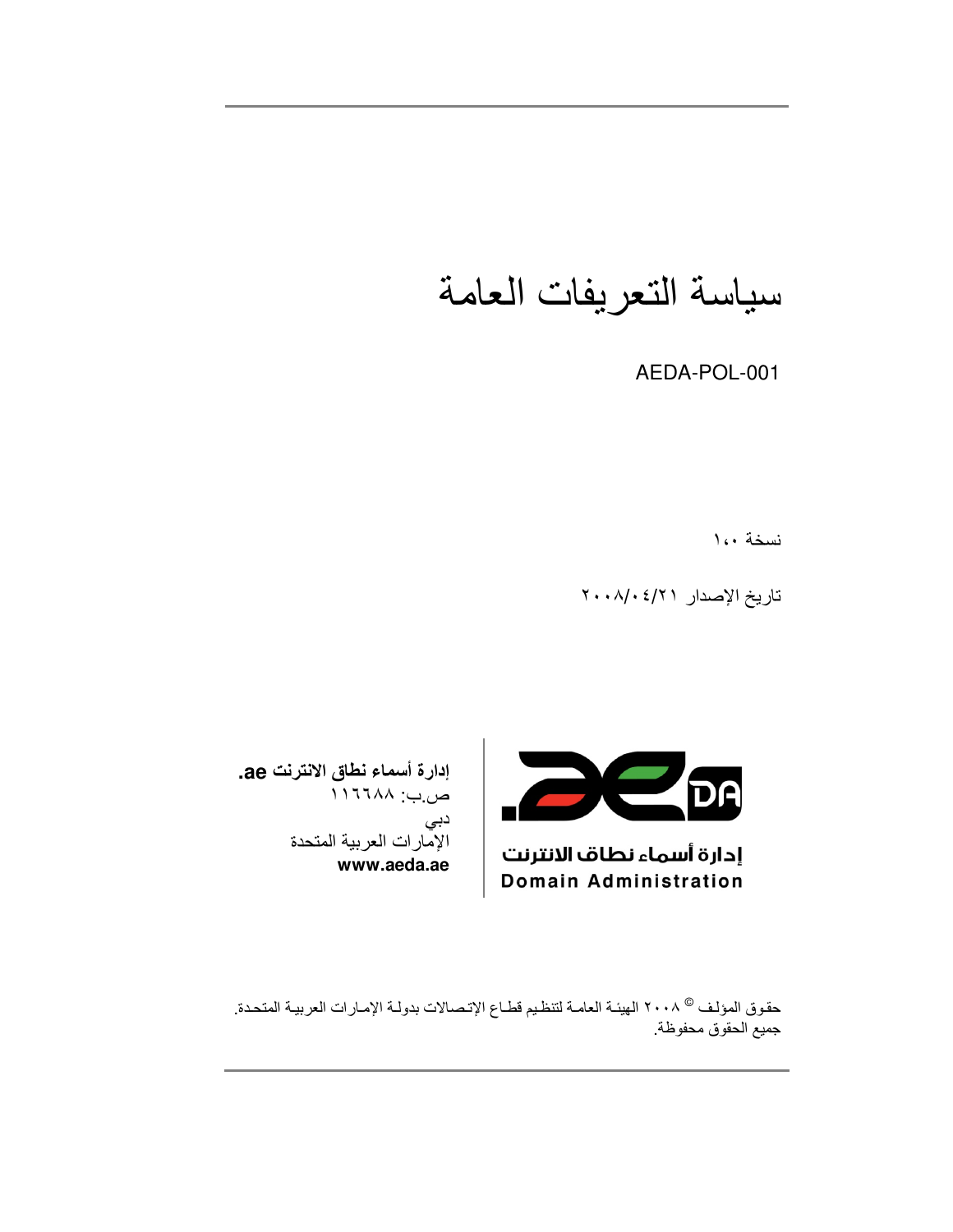## فهرس المحتويات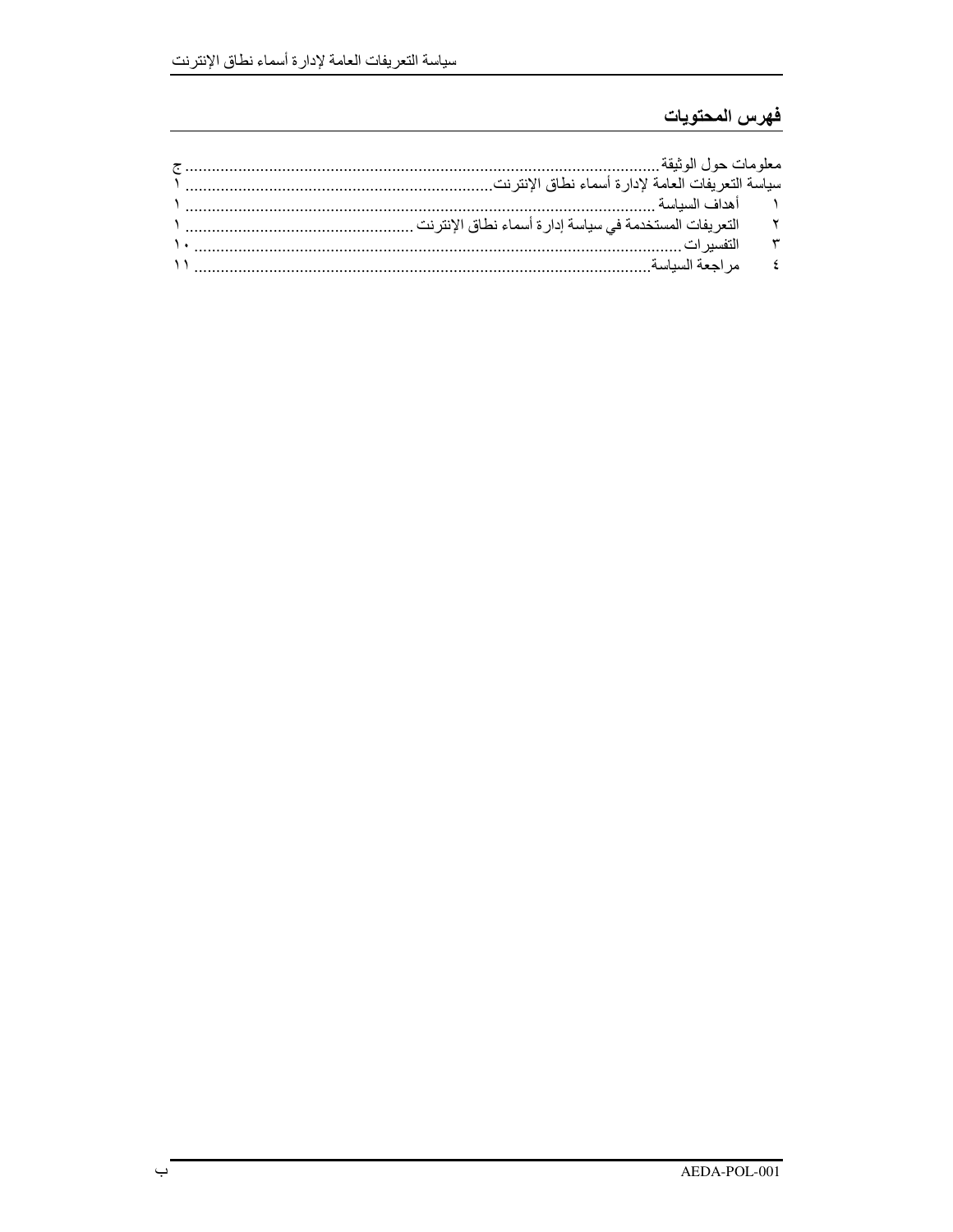## معلومات حول الوثيقة

### معلومات الاتصال الخاصة بالوثيقة

لمزيد من التفاصيل حول هذه الوثيقة، يرجى الاتصال بالعنوان التالي:

| المنصب:            | مسؤول سياسات                                    |
|--------------------|-------------------------------------------------|
| العنوان:           | ص. ب: ١١٦٦٨٨ دبي، دولة الإمارات العربية المتحدة |
| رقم الاتصال:       | $+9V$ $557AAAAA$                                |
| البريد الإلكتروني: | policy@aeda.ae                                  |

# وضع الوثيقة

فيما يلي ملخص وضع الوثيقة:

| - -<br>$\cdots$ | . .                                      |
|-----------------|------------------------------------------|
| سىد             | $\bullet$                                |
| تاريخ النفاذ:   | $Y \cdot \cdot \Lambda/\Lambda/\Lambda'$ |
| الوضع:          | ساريه                                    |
| تاريخ الإصدار : | $Y \cdot \cdot \Lambda / 2 / 7$          |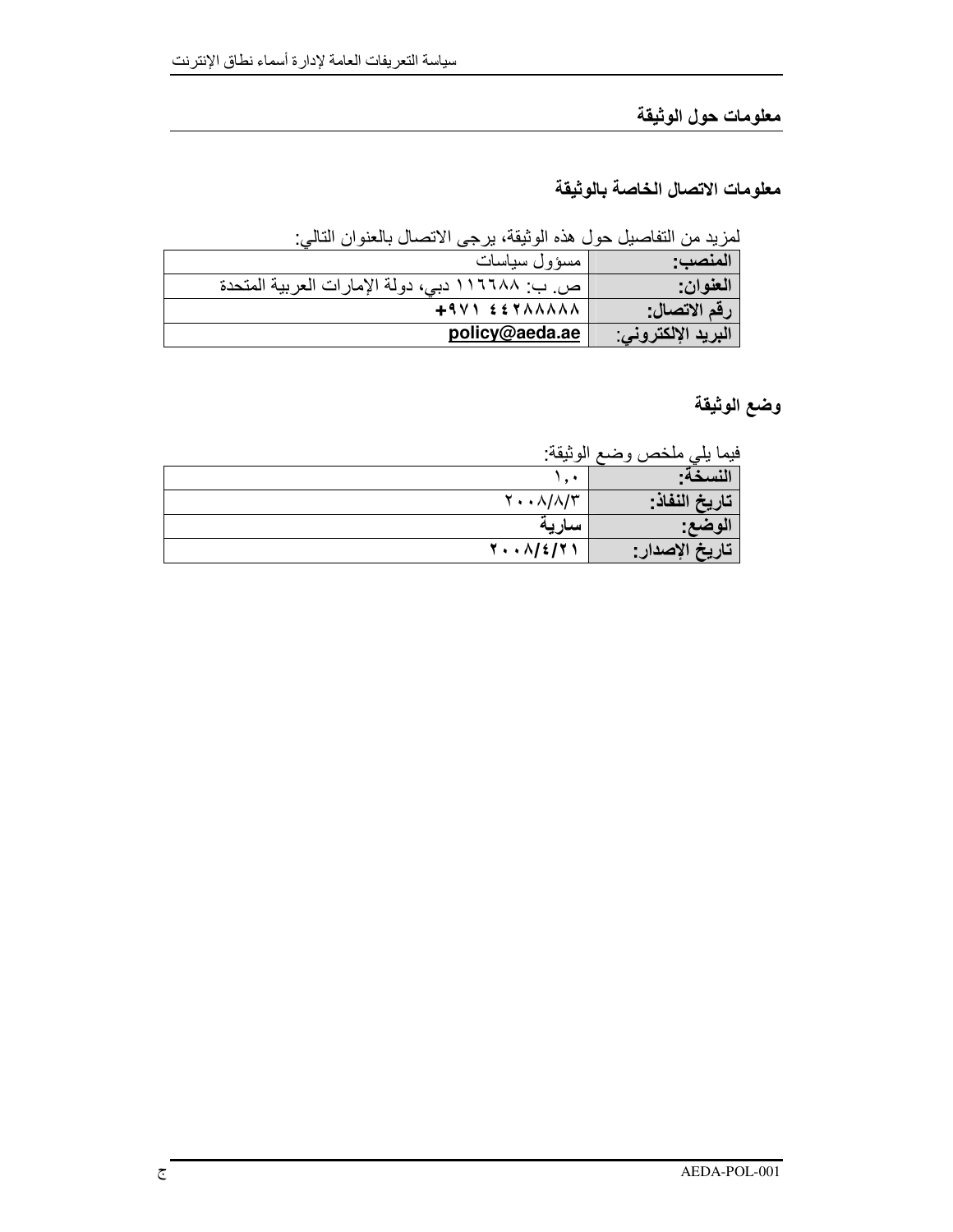سياسة التعريفات العامة لادارة أسماء نطاق الانترنت

#### أهداف السباسة  $\lambda$

تتضمن هذه السياسة

- أ) تعريفات المصطلحات المستخدمة على نحو مشترك في سياسات إدارة أسماء نطاق الإنترنت (انظر البند ٢ أدناه)؛ و
- إدارة أسماء نطاق الإنترنت (انظر البند ٣ أدناه).

#### التعريفات المستخدمة في سياسة إدارة أسماء نطاق الإنترنت ۲

باستثناء ما يقتضيه النص بخلاف ذلك، سيكون للكلمات التالية المعاني المبينة إز اء كل منها أدناه إذا وردت في أي سياسة من سياسات إدارة أسماء نطاق الإنترنت:

"الإدارة" أو "إدارة أسماء نطاق الإنترنت" تعني الإدارة التابعة لهيئة تنظيم الاتصالات وتمثل الجهـة المعتمـدة مـن قبـل سـلطة تخـصيص أرقـام الإنترنـت (IANA) لإدارة نطـاق المستوى العلوي لرمز الدولة "ae.". ولا تتمتع الإدارة بشخصية اعتبارية منفصلة عن هيئة تنظيم الاتصالات؛

**"نطاق الإنترنت"** تعني أي إسم نطاق إنترنت بنتهي باللاحقة اللاتبنية "ae."؛

"نطـاق الإمـارات" أو "نطـاق دولـة الإمـارات" أو "ae ccTLD." هو التعبير المختصر لــــــــــــــــــــــــــــــ "نطـاق المستوى العلوي لرمز دولـة الإمـارات" حيث يشير الرمـز اللاتينـي ae. هنـا الـي الإمارات العربية المتحدة؛

"سياسات إدارة أسماء نطاق الإنترنت" أو "سياسات الإدارة" تعني السياسات والإجر اءات والإرشيادات والتوجيهيات والإخطبارات واللبوائح والقرارات والتوجيهيات والتفوييضات وقواعد الممارسة التي تصدر ها وتعممها الإدارة من وقت لآخر وحسبما يتم تعديلها من وقت لآخر، وتسمى كل منها "سياسة" بحيث تعني إجراءات اعتماد المسجلين؛

"سياسة الخصوصية لإدارة أسماء نطاق الإنترنت" أو "سياسة الخصوصية" تعني سباسة الخصوصية التي تُصدر ها الإدارة من وقت لآخر ؛

"الفريـق الفنـي لـــسجل الإدارة" تعنــي القـسم الفنــي التــابع لــلإدارة ويتـولـي عمليــات نظــام التسجيل؛

"اعتماد" تعني تصرفات شخص معين ووجوده الفعلي في وضع يلبي متطلبات الاعتماد و اعتماده كمسجل من قبل الإدار ة، وتحمل كل صبغ كلَّمة "بعتمد" أو "معتمد" نفس جو هر المعنى؛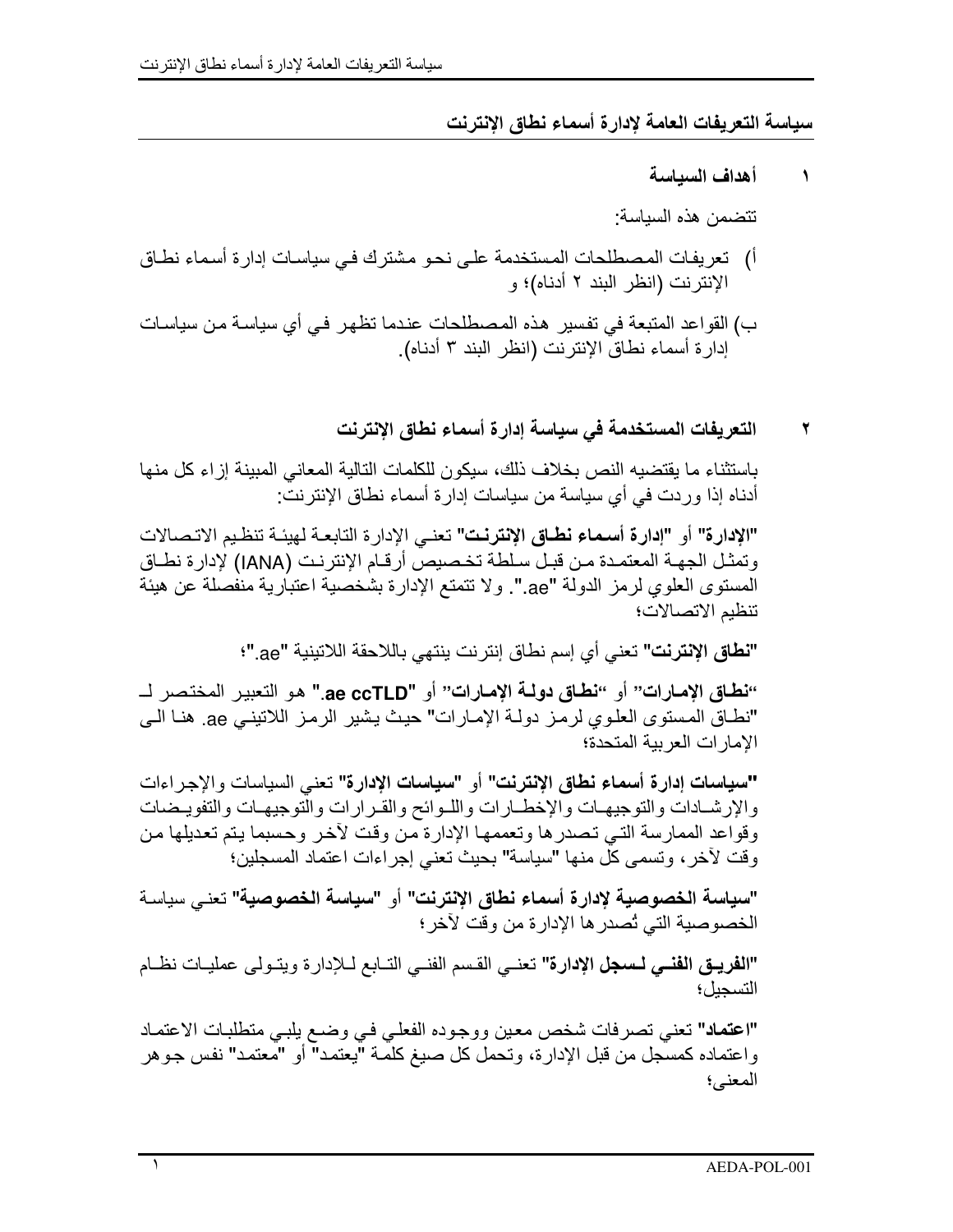"رسم الاعتماد" تعني الرسم المعين الذي يتم دفعه إلى الإدارة والمطلوب كجزء من عملية الاعتماد، ويتم تحديده من قبل الإدارة من وقت لأخر؛

**"عملية الاعتماد"** تعني العملية التي يقوم بها المسجل وفقاً لبنود اتفاقية السجل-المسجل وأي من سياسات إدارة أسماء نطاق الإنترنت الأخرى ذات الصلة التي يتم تطبيقها من وقت لآخر للتأكد من أهلبة المسجل للاعتماد؛

**"المسجلون المعتمدون"** تعني الجهات التي تتلقى طلبات أسماء نطـاق الإنترنت وتصدر التراخيص الخاصة بها، والتي يتم اعتمادها للقيام بهذا الدور من قبل الإدارة وفقاً لاتفاقية السجل-المسجل وسياسة إدارة أسماء نطاق الإنترنت ذات الصلة. وتحمل كلمة "المعتمدون" إذا استخدمت وحدها نفس المعنى؛

"م**تطلبات الاعتماد"** تعني متطلبات الاعتماد المتبعة لدى الإدار ة كما هي محددة في اتفاقيـة السجل-المسجل و أية سياسات ذات صلة تصدر ها الإدار ة؛

**"المسؤول الإدار ي"** تعني فيما يتعلق بصـاحب التسجيل ذلك الشخص أو أولئك الأشـخاص المحددين في قاعدة بيانات السجل والمفوضين من قبل صاحب التسجيل للتعامل مع المسجل فيما يتعلق بترخيص إسم نطاق الإنترنت ويعد مسؤول الاتصالات الإدارية نقطة الاتصال الرسمية لصاحب التسجيل فيما يتعلق بترخيص إسم نطاق الإنترنت المعنى؛

"د.إ" تعني در هم الإمارات؛

"رسم الاعتمـاد الـسنوي" تعنـى الرسم السنوي واجب الدفع إلـى الإدارة والذي يتم إعـلان مبلغه من قبل الإدار ة من وقت لآخر ؛

"مقدم الطلب" نعني الشخص الذي يودع طلبــًا للحـصول علــى إسم نطــاق إنترنـت لـدى المسحل؛

"رسم الطلب" تعني الرسم واجب الدفع إلى الإدارة عند تقديم طلب التأهيل كمسجل معتمد؛ **"مجلس الإدارة"** أو **"المجلس"** تعني مجلس مدراء إدارة أسماء نطاق الإنترنت؛ "اللائحة الداخلية" يُقصد بها مبادئ الإدارة الداخلية المعتمدة في الإدارة؛ **"يوم عمل"** تعني أي يوم تفتح فيها البنوك أبوابها للعمل في الإمارات العربية المتحدة؛

"نطاق المستوى العلوي لرمز الدولة" أو "ccTLD" تعني نطاق المستوى العلوي لأسماء الانترنت والذي برمز إليه بالحرفين الدالين على البلد المعنى وذلك كجزء من نظّام أسماء النطاق التي تدير ها سلطة تخصيص أسماء الإنترنت (أيانـا) والذي يرد وصـفه فـي طلب التعليقات (RFC) رقم ١٥٩١؛

**"يوم تقويمي"** تعني فترة (٢٤) الأربـع والعشرون ساعة من ١٢ صباحاً إلـى ١٢ صباحاً التي تكون يوم في التقويم الميلادي، بغض النظر عن كونه يوم عمل أم لا؛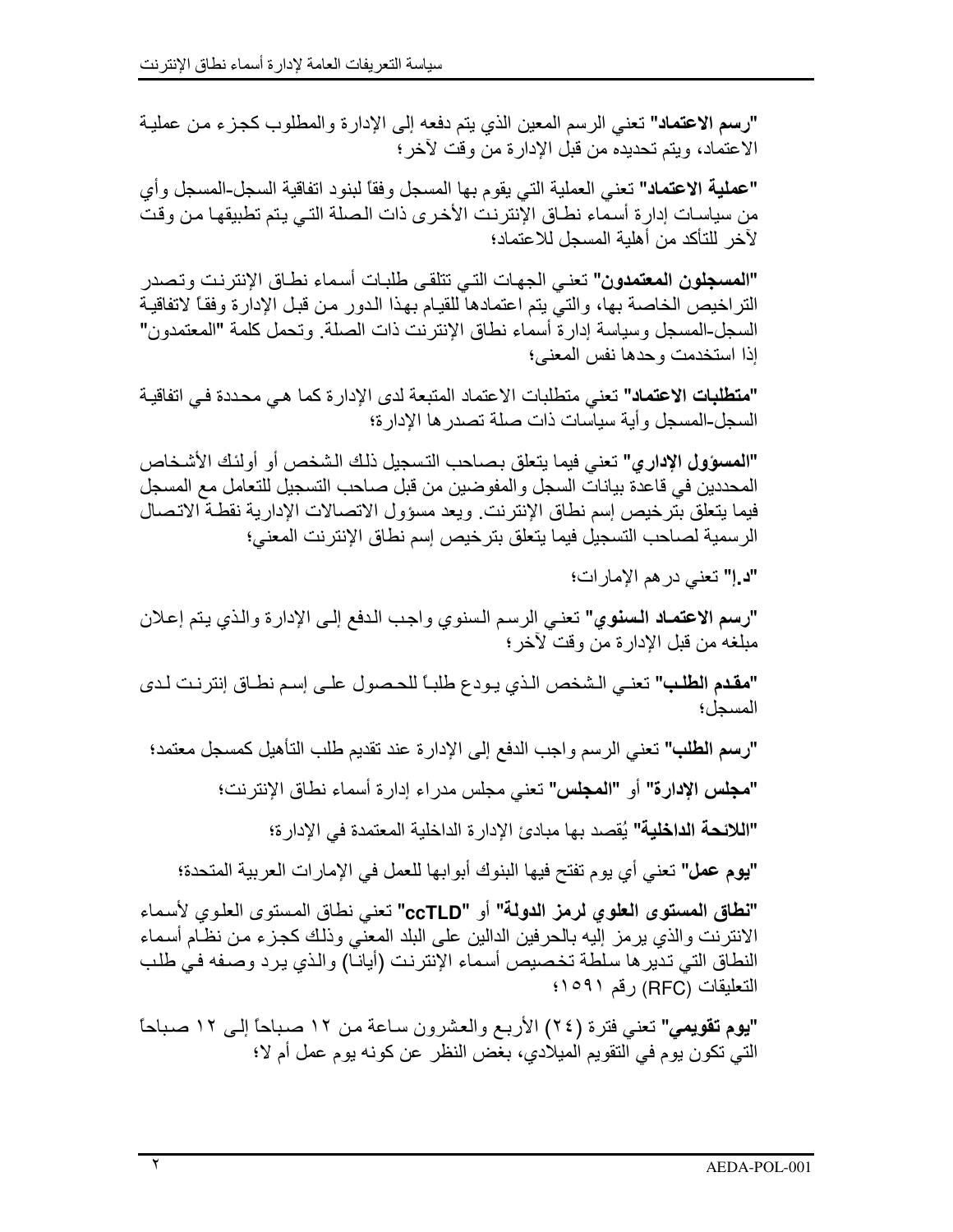"الإلغاء" تعني بالنسبة لإسم نطاق الإنترنت، تقديم طلب إلى نظام السجل لإلغاء إسم نطاق من نظـام الـسجل، ويكـون تـأثيره وكـأن إسم النطـاق المعنـي لـم يحـصـل علـى تـرخيص ولـم يسجل من قبل باسم صاحب التسجيل المعني، وسيكون للفعلّ "يلغي" وصيغه نفس المعنى؛

**"المدير التنفيذي"** تعني كبير المسؤولين التنفيذيين في الإدار ة؛

**"شهادة التسجيل"** تعني الشهادة التي تصدر لصـالح صـاحب التسجيل فيمـا يتعلق بـإسم نطـاق إنترنت وتفيد بـأن إسم نطـاق الإنترنت المذكور قد تم تسجيله من قبل الإدارة باعتبـار أن صاحب التسجيل هو مالك ترخيص إسم نطاق الإنترنت المعنى، ويشكل ترخيص إسم نطاق الإنتر نت بحد ذاته شهادة تسجيل؛

"التغير في السيطرة على أعمـال المسجل فـي مجـال تقديم خدمات المسجل" تعنـي الحالـة التي تصبح فيها أعمال المسجل في مجال تقديم خدماته كمسجل، سو اء كانت تتم من مؤسسة فر عيـة مملو كـة بالكامـل لـه أو مـن منشأة ذات صـلـة أو مر تبطـة بـه أو تـتم مباشـر ة مـن قبـل المسجل، خاضعة لأي عملية وفقـا لتعليمـات طـرف ثالث سواء كـان ذلك نتيجـة لتغيير فـي ملكية الأعمال أو ملكيـة أي منشأة يـتم تشغيل هذه الأعمـال فيهـا، أو نتيجـة لأي عقد أو أي نوع آخر من الارتباطات التعاقدية التي يعقدها المسجل مع ذلك الطرف الثالث؛

**"تــاريخ البـدء"** تعنــى تــاريخ العمـل باتفاقيــة الـسجل-المـسجل الـذي تحـدده الإدارة إذا كــان المسجل يلبي كافة متطلبات التسجيل؛

"اللجنة" تعني اللجنة الاستشار بة لادار ة أسماء نطاق الانتر نت؛

"معلومات سرية" تعني على سبيل المثال لا الحصر كافة المعلومات أو المعرفة أو البيانات النَّـى تتعلَّق بالدرايـة الفنيـة أو شـؤون الأعمـال أو الشؤون الماليـة أو التقنيـة أو العمليـات أو تخــْصبيص التــر ددات أو الالتز امــات القانو نيــة أو الو اجبــات أو الــصـلاحيات و الـحقــو ق أو السياسات أو الأنظمـة أو الأسـرار الحكوميـة أو الشؤون النجاريـة أو المنتجـات وأسـعار ها، والمعلومات المالية أو التسويقية، أو المعلومات ذات الطبيعة الفكرية أو التقنية مثل البيانـات النقنية أو الرسومات أو الصور أو المواصفات أو المعايير أو الأدلـة والكتيبـات أو النقـارير أو الصيغ التركيبية أو الخوارزميات أو العمليات أو القوائم أو الأسرار الاقتصادية، وبرامج أو بر مجيات الحاسوب أو قواعد البيانات أو وثائق البر مجيات، أو المعلومات الأخرى التبي يكون للطرف الذي يكشف عنها مصلحة تجاريـة أو سرية أو ملكيـة أو عليـه التـزام قـانونـي بحمايتها، وسواء كانت وثائق مثل هذه المعلومات تحمل علامة واضحة بأنها "معلومات سرية" أم لا، وبغض النظر عما إذا تم الكشف عنها هذه كتابيًا أو شفهيًا أو بأية طريقة؛

**"هذف"** تعني حذف إسم نطاق إنترنت من نظـام السجل، حيث يحذف ترخيص إسم نطـاق الإنترنت المذكور الصادر بحق صـاحب التسجيل منذ لحظـة الحذف، ويعد إسم نطـاق الإنترنت هذا وكأن لم يتم تسجيله لصالح صـاحب التسجيل. ويكون لكلمـة "يحذف" معنـى مماثل؛

**"خدمة نظام أسماء النطاق (DNS)"** تعني خدمة تحليل أسماء نطاقات الإنترنت العامة كمـا يتم تحديدها في طلب التعليقات ١٠٣٤ و ٢٠٤٥: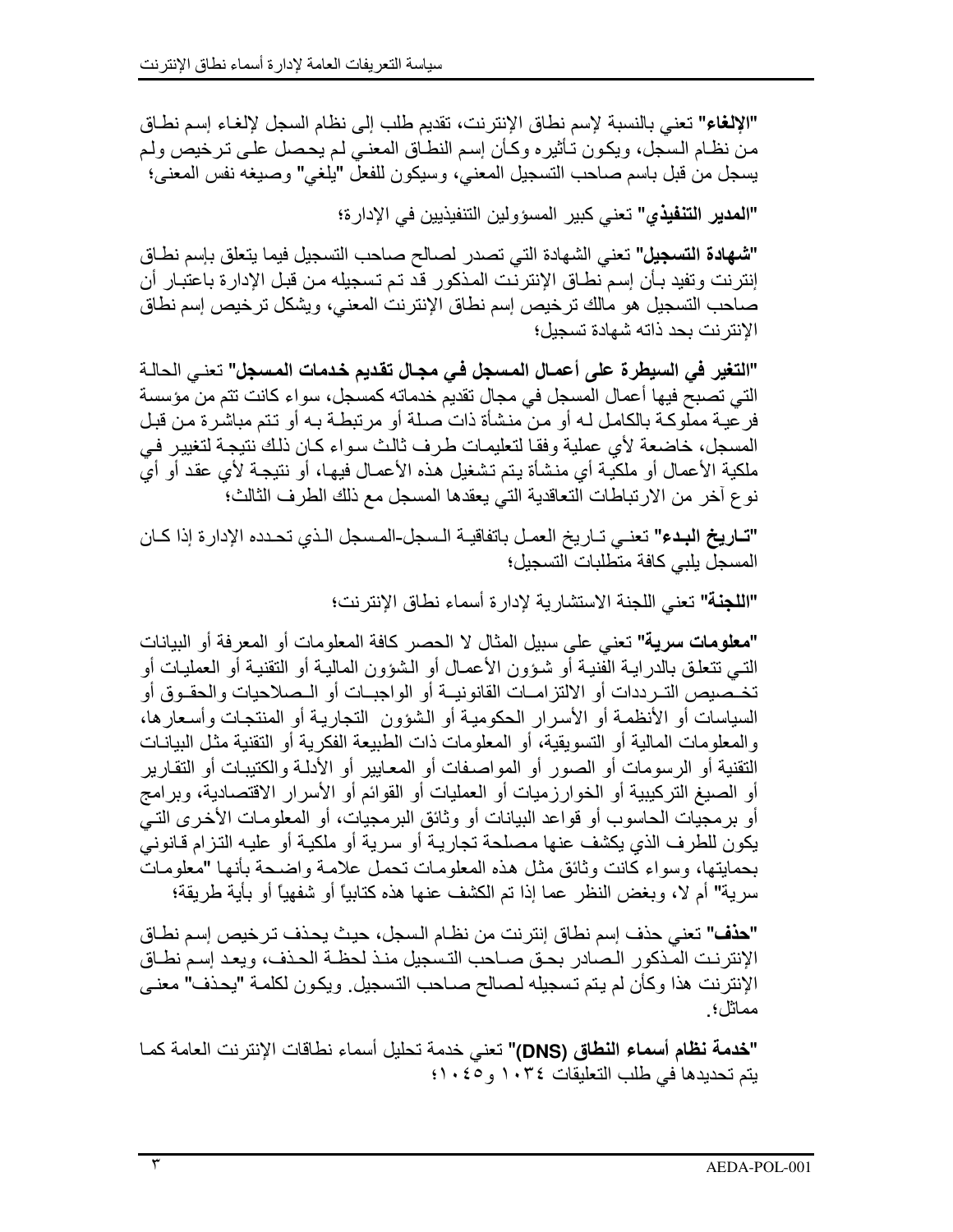**"نطاق"** تعني مجموعة فرعية من هرم نظام إسم النطاق المستخدم لتجميع وتحديد مجموعة محددة من سجلات المصدر التي عادة ما تكون عامة بالنسبة إلى هيئة محددة أو تقع تحت سيطر تها؛

"إ**سم النطاق"** أو "إسم نطـاق انترنت" تعنـى السلسلة الأبجديـة الرقميـة المـصـاحبـة لمـصـادر الإنترنت المفصلة في طلبي التعليقات رقم ١٠٣٤ ورقم ١٠٣٥، وطلبات تعليق أخرى ذات صلة؛

**"طلب إسم نطاق"** أو **"طلب"** تعني طلب لتسجيل إسم نطاق يقدم من قبل مقدم الطلب؛

"كلمة مرور إسم النطاق" أو "كلمـة المرور" تشير إلـى سلسلة مـن الحـروف والأرقـام، المحددة بواسطة سياسة إدارة أسماء نطاق الإنترنت المستخدمة من قبل صـاحب التسجيل، من بين أشياء أخر ي، أثناء تغيير المسجلين فيما يتعلق بإسم النطاق المعنى؛

**"ترخيص إسم النطاق" تعن**ى ترخيص لاستخدام إسم نطـاق محدد، لفتر ة محددة يصدر ٍ أو يمنح إلى صـاحب التسجيل من قبل الإدار ة، التي تمنحـه حقـًا حصـريـًا لاستخدام إسـم النطــاق هذا طوال مدة ترخيص إسم النطاق المعنى ويتم تحديد شروط هذا الترخيص من قبل الإدارة للمسجلين من وقت لاخر ؛

**"مدة ترخيص إسم النطاق"** تعني الفترة التي تسري فيها صلاحية ترخيص إسم النطاق؛

**"سجل إسم النطاق"،** فيما يتعلّق بترخيص إسم نطــاق محدد، تعنــى المعلومــات التــى تتواجد في نظام السجل فيما يتعلق بترخيص إسم النطاق هذا؛

**"تسجيل إسم النطاق"** أو **"تسجيل"** تعني إدخال إسم نطـاق فـي السجل باعتبـار ه موضـو ع ترخيص إسم نطاق لصالح صاحب تسجيل، وسوف يكون لكلمة "سجل" أو "يسجل" معنـى مماثا ؛

"نظام إسم النطاق" تعني النظام الموضح في طلب التعليقات ١٥٩١ الصادر في مارس ١٩٩٤، والمتوفر علـى الموقـع الإلكترونـي <u>rfc-editor.org</u>، حسبما يـتم تعديلـه مـن وقت لأخر ؛

**"متطلبات الأهلية"** تعني تلك المتطلبات التي يجب توافر ها في مقدم الطلب للحصول على ترخيص إسم نطاق معين، يتم إصداره أو منحه لصالحه كما هو مطبق منذ بدء عمليات السجل الجديدة. وسيكون للكلمات "أهلية" أو "أهل" أو "مؤهل" معاني مماثلة؛

**"بروتوكول التوفير القابل للتوسع (EPP)"** تعني البروتوكول الموسع والمستخدم لتوفير طريقة اتصال بين سجلات أسماء النطاق ومسجلين، والذي ورد وصفه بمزيد من التفصيل في طلبات النعليقات ذات الأرقام ٣٧٢٠ و ٣٧٣٦ و ٣٧٣٣ و ٣٧٣٣ و ٣٧٣٥:

**"خدمة التوفير الموسع"** تعني خدمة توفير إسم نطاق كما ورد تفصيلها في طلبات التعليقات ٤٩٣٠ إلى ٤٩٣٤؛

"الأمر التنفيذي" تعني أمر تنفيذيا يصدر من اللجنة العليا وفقاً لقانون الاتصالات؛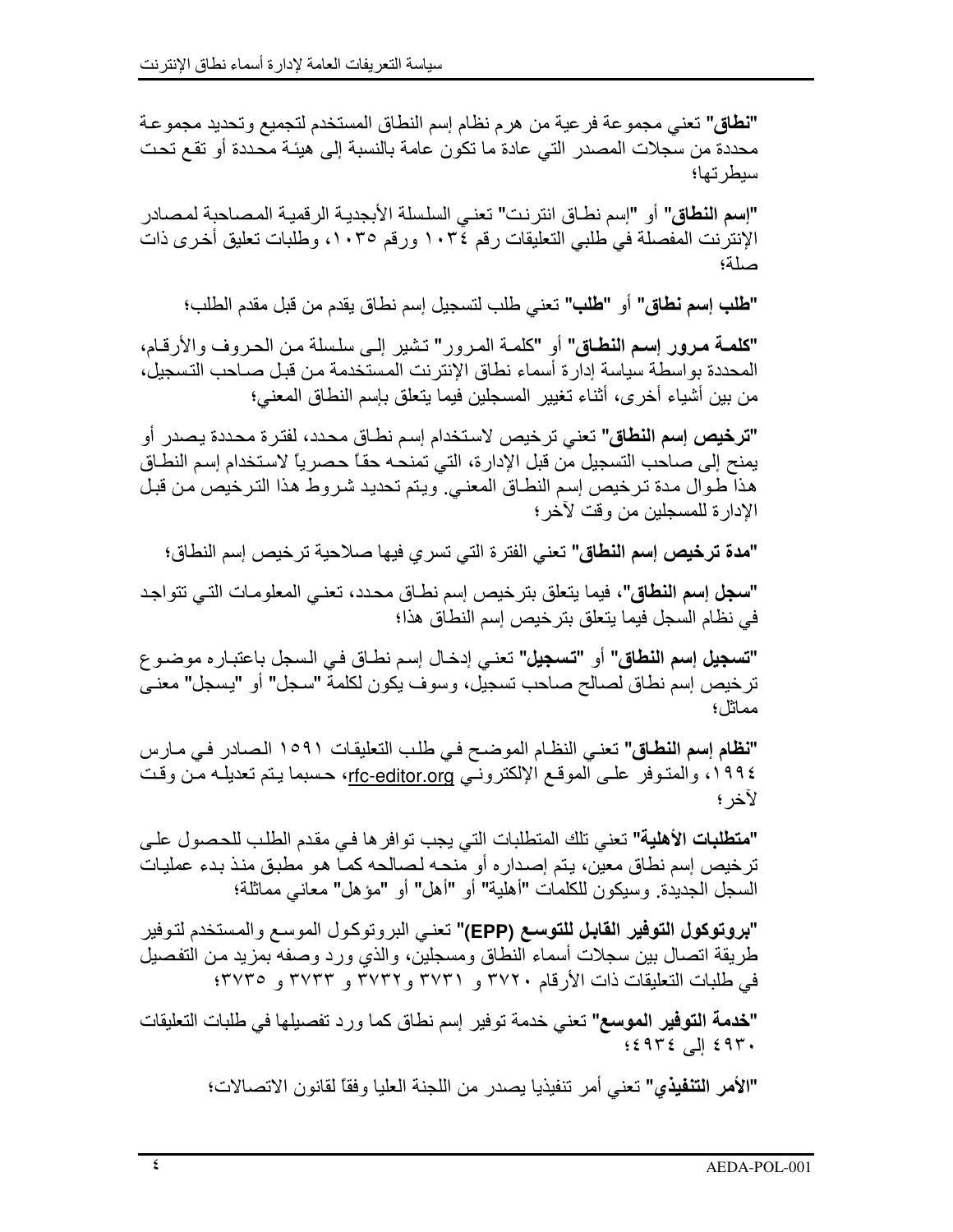"الرسوم" تعني رسم واحد أو أكثر من الرسوم المفروضية أو المقررة على المسجلين من قبل الإدارة، بما في ذلك على سبيل المثال لا الحصر الرسوم التالية:

- رسم تقديم الطلب ـــ رسم واجب الدفع الى الإدارة عند تقديم طلب الاعتمـاد كمسجل معتمد؛
- رسم الاعتمـاد ــ رسم واجب الـدفع إلـى الإدارة عنـد الاعتمـاد والتوقيـع علـى اتفاقيـة السجل - المسجل؛
- رسم الاعتماد السنوية ـــ رسم واجب الدفع إلى الإدارة في تـاريخ الذكرى السنوية من الاعتماد؛
- الوديعة الابتدائية ـــ رسم واجب الدفع من قبل كل مسجل كدليل على أنه يملك الأموال الكافية لبدء العمل والذي يشكل دفعة مسبقة أو تأمين للسداد؛
	- رسوم إنشاء وتجديد إسم النطاق؛
- أية رسوم أو أجور أخرى يتم إخطار المسجل بها من قبل الإدارة تحديداً، أو تقرر في أي من سياسات الإدارة من وقت لأخر؛

و تعني كلمة "رسم" أو "رسوم" أي فئة من الرسوم أعلاه حسب مقتضىي السياق.

"ترخيص مشاع عام من نوو ليسر (GNU Lesser General Public License)" ترخيص برمجيات مجاني أو حر منشور من قبل مؤسسات البرمجيات المجانية (فري سوفتوير فاونديشن)؛

"الحكومة" تعني حكومة الإمارات العربية المتحدة التي تُسيِّر شؤون الدولة من وقت لأخر ؛

"نطاق الممسوى العلوي العام (gTLD)" تعني نطاق المستوى العلوي لأسماء نطاقات الانتر نت العامة؛

"سـلطة تخـصيص أسـماء الإنترنـت (أيانــا) (IANA)" تعنــ منظمــة أرقــام الإنترنـت المخصصة المسؤولة عن تخصيص الأسماء والأرقـام المميـزة دوليـًّا والمستخدمة فـي بروتوكولات الإنترنت، والتي تتم إدارتها من قبل الأيكان؛

" الآيكان ICANN" تعني هيئة الإنترنت للأسماء والأرقام المخصصة؛

"وديعة ابتدائية" أو "ضمان التسديد" تعني الرسوم التي يتم دفعها إلى كل مسجل كدليل على أنه يملك الأموال الكافية لبدء العمل وآلتي تشكل دفعة مسبقة أو تأمين للسداد للمسجل؛

**"إجراءات الإدارة الداخلية"** تعني إجراءات الإدارة الداخلية الخاصـة بـالإدارة كمـا توفر هـا هيئة تنظيم الاتصالات من وقت لآخر ؛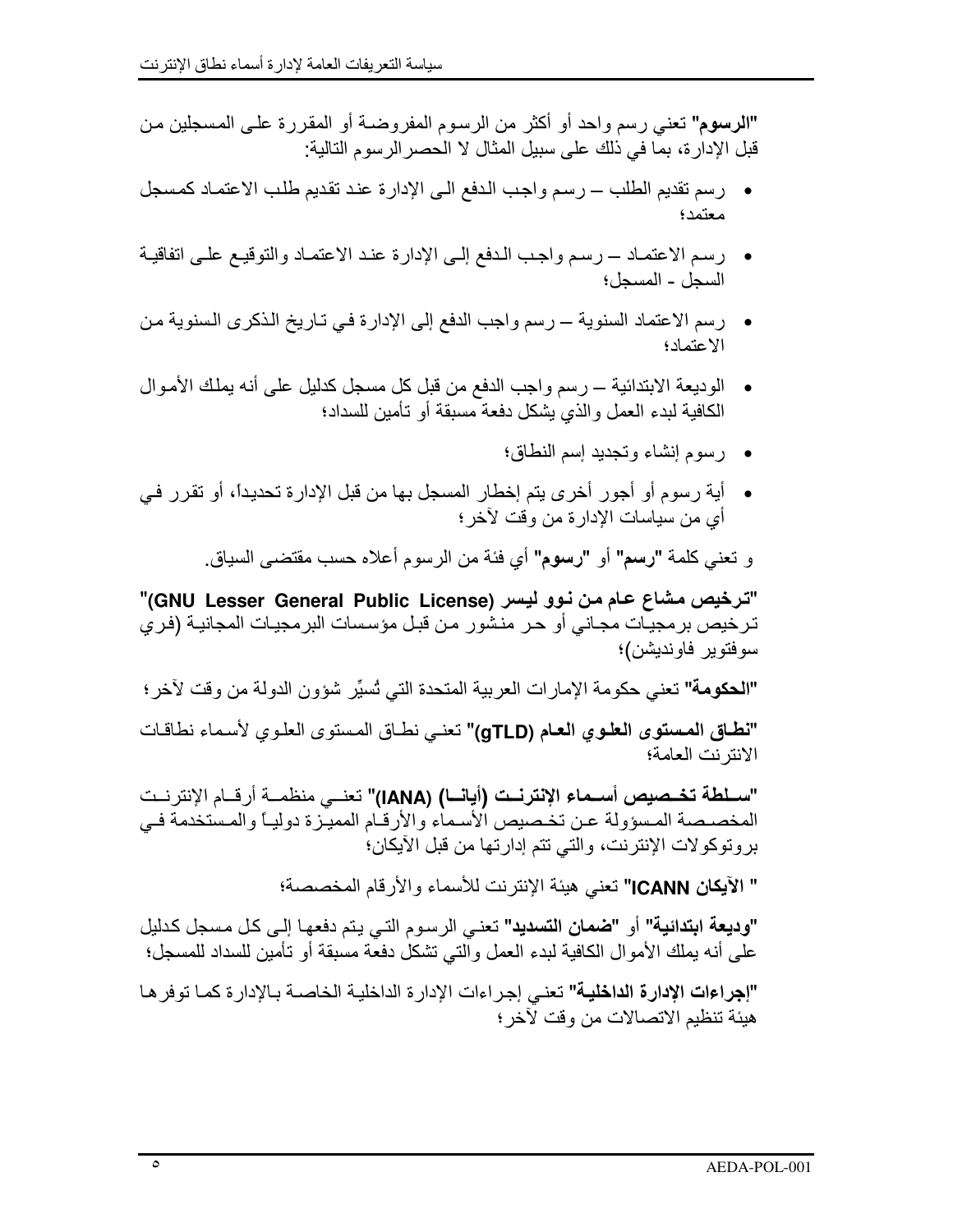"غرفية التجبارة الدوليية" أو "ICC"، تغطي أنشطة غرفية التجبارة الدوليية (ICC) نطاقيا واسعا من إجراءات التحكيم وحل المناز عات إلى تهيئة الأجواء للتجارة الحرة واقتصاديات السوق، والتنظيم الذاتي للأعمال، ومحاربة الفساد ومكافحة الجريمة التجارية؛

"محكمــة التحكـيم الدوليــة التابـعـة لـغرفــة التجـارة الدوليــة": تـوفر محكمــة التحكـيم الدوليــة النابعة لغرفة التجارة الدولية وسائل لحل المناز عات بطريقة نهائية وملزمة، ولتقديم الحلول للمسائل التجارية في أي مكان بالعالم؛

"الدالة" تعني سلسلة من الأحرف الطباعية وتتكون من حرف هجائي واحد أو أكثر وأرقام أو شرطات ("-")؛

**"نطاقات موروثـة"** تعنـى أسماء النطاقـات الموجـود قبـل بـدء نظـام الـسجل الخـاص بـإدارة أسماء نطاقات الانتر نت؛

"شعار" تعني شعار إدارة أسماء نطاق الإنترنت، مرفق طيه نسخة منه (الملحق ٨) في انفاقية السجل — المسجل؛

"الإستدامة" تعني إدارة العلاقات الجارية بين صاحب التسجيل والسجل التـابع لـلإدارة من قبل المسجل؛

"ا**لتعديل"** تعني التغيير ات على سجل إسم النطاق المقدم إلى نظـام الـسجل مـن قبـل المسجل نيابة عن صاحب التسجيل؛

**"خدمة الأسماء"** تعني الخدمة التي تستجيب إلى طلبات سجلات مصـادر نظام أسماء النطاق للأسماء المسجلة؛

**"عمليات السجل الجديد"** تعني تشغيل وإدارة سجل نطاق المستوى العلوي لرمز الدولـة من قبل هيئة تنظيم الاتصـالات؛

**"بيئة الاختبار التشغيلية (OTE)"** تعنـى البيئـة التـى تضـاهـى أو تحـاكـى الخدمات المتـوفرة بواسطة خدمة السجل لأغراض الاختبار؛

**"ضمان التسديد"** يشير إلى المعنى المخصص له في في الفقرة ١٥-٢ من إتفاقية السجل-المسجل؛

"ا**عتماد مؤقت"** تعني اعتماد مسجل بغرض اختبار قابلية التسجيل بشكل متبـادل بـين نظـام المسجل ونظام السجل؛

**"أسماء مسجلة"** تعني أسماء النطاق الموجودة في قاعدة بيانات السجل؛

**"صاحب تسجيل"** تعني الشخص أو المؤسسة المسجلة في قاعدة بيانـات السجل كشخص مفوض لاستخدام إسم نطاق معين وفقاً لترخيص إسم نطاق؛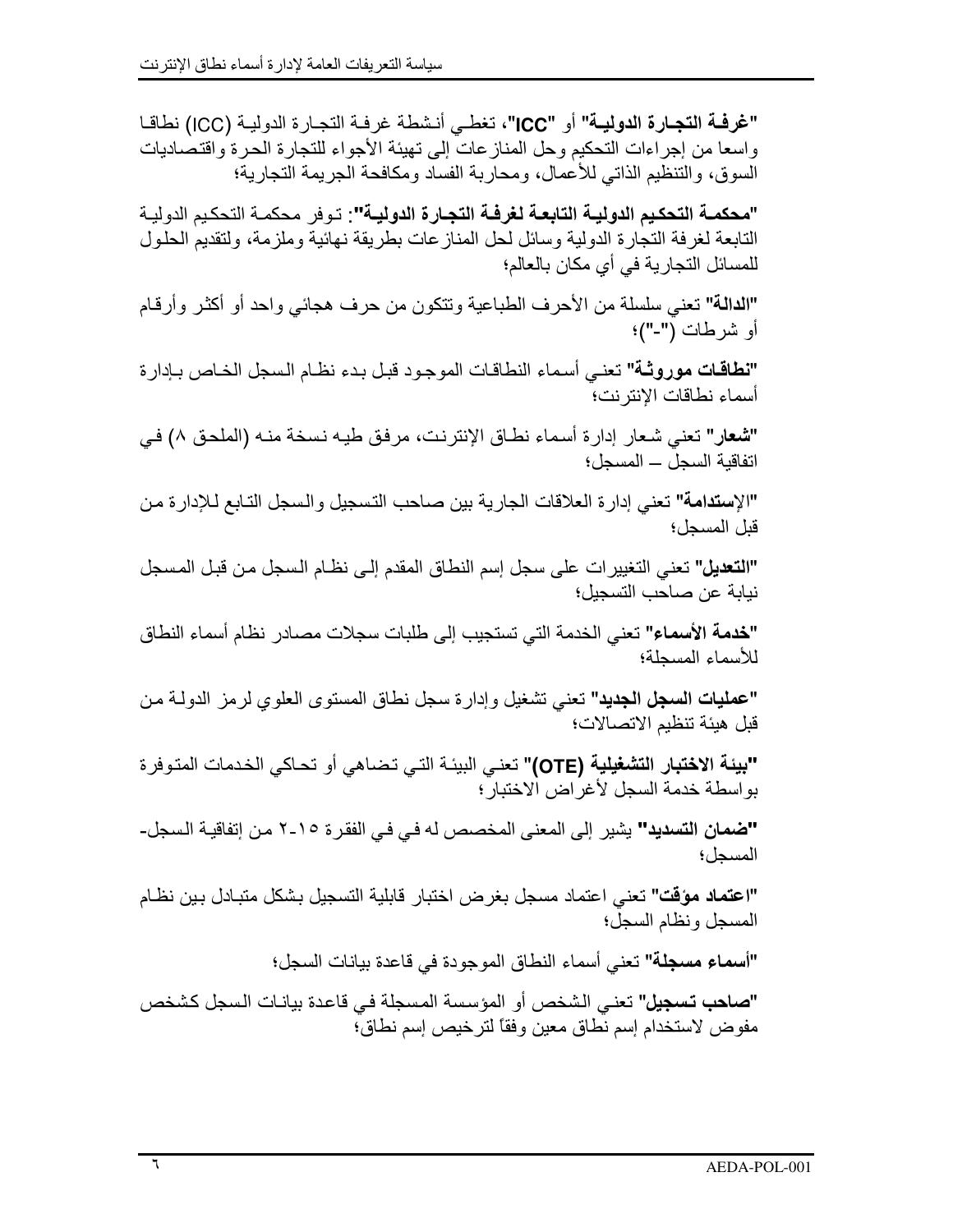"ا**تفاقية صاحب التسجيل"** تشير ٍ إلى اتفاقية بنم إبر إمها بين المسجل وصـاحب التسجيل فيمـا يتعلق، من بـين أشـياء أخـرى، بـالـشروط والبنـود التـي يـوفر علــي أسـاســها المـسـجل خـدمـات التسجيل لإسم نطاق معين مسجل لصىالح مقدم الطلب أو صباحب التسجيل؛

**"بيانات صاحب التسجيل"** تشير إلى معلومات حول صـاحب التسجيل الذي يتم توفير هـا إلـي المسجل بواسطة أو نيابة عن صـاحب التسجيل لأغراض تقديم طلب إسم نطـاق واتفاقيـة صاحب التسجيل، بما في ذلك على سبيل المثال لا الحصر أيــة تفاصـيل حـول إسم صــاحب التسجيل والرمز البريدي وعنوان العمل وتفاصيل الاتصال به التي يجمعها المسجل؛

"مسؤول الاتصال بصاحب التسجيل" تعني فيما يتعلق بصاحب التسجيل التفاصيل الموجودة في قاعدة بيانات السجل بالنسبة لصاحب التسجيل؛

**"بيانات Whols الخاصة بصاحب التسجيل"** تعني فيمـا يتعلق بـصاحب التسجيل، بيانـات صاحب التسجيل الظاهرة في فاعدة بيانات Whols.

**"المسجل"** تعني شخص أو جهـة يمكنهـا، بموجب عقد مبـرم مـع الإدارة، تـوفير خـدمات تسجيل إلى أصحاب التسجيلات؛

"ا**لمسجل المفوض"** أو "ا**لمسجل المشرف"** يعني بالنسبة لترخيص إسم نطاق ذلك المسجل الذي يكون مسؤولا أمـام السجل وتجـاه صـاحب التسجيل المعنـي عن إدارة ترخيص إسم نطاقُ معين، وسيكون لتعابير "الرعاية" و"يرعى" معاني مشابهةً؛

**"نظام المسجل"** تعني الطريقة والنظام اللذين يستخدمهما المسجل للتفاعل مع نظام السجل والعامة؛

**"خدمات المسجل"** أو **"خدمات التسجيل"** تعني تقديم خدمات من قبل مسجل معتمد، بمـا فـي ذلك التسجيل والتجديد وإصدار شهادات التسجيل، أو الإدار ة المستمر ة للعلاقـة بـين صـاحب تسجيل والسجل فيما يتعلق بترخيص إسم النطاق المعنى؛

"ا**تفاقية السجل—المسجل (RRA)"** تعني الاتفاقية المبرمة بين المسجل والإدارة والتي تمكن المسجل من تقديم خدمات معينــة إلـى أصــحاب الطلبــات، بمــا فــى ذلك تسجيل وتجديد إسم النطاق؛

"بيانـات الـسجل" أو "قاعدة بيانـات الـسجل" أو "الـسجل" تعنـي الببانـات التـي بـحـتفظ بـهـا الفريق الفني لسجل الإدارة لتسجيل وتخزين وحفظ التفاصيل المتاحة والمسجلة واسماء النطــاق الـسابقة (بخــلاف بنــود الملكيــة الفكريــة أو المعلومــات غيــر المعممــة الـحـساسة أو معلومات الملكية أو المعلومات التجاريـة أو ملكيـة إدارـة أسماء نطـاق الإنترنت المستخدمة من قبل الإدارة لإنشاء وصبانة السجل أو نقديم خدمات السجل)؛

**"خدمات بوابة السجل"** تعني خدمات تزويد المسجلين بوسائل ربط بيني على الانترنت إلى نظام السجل؛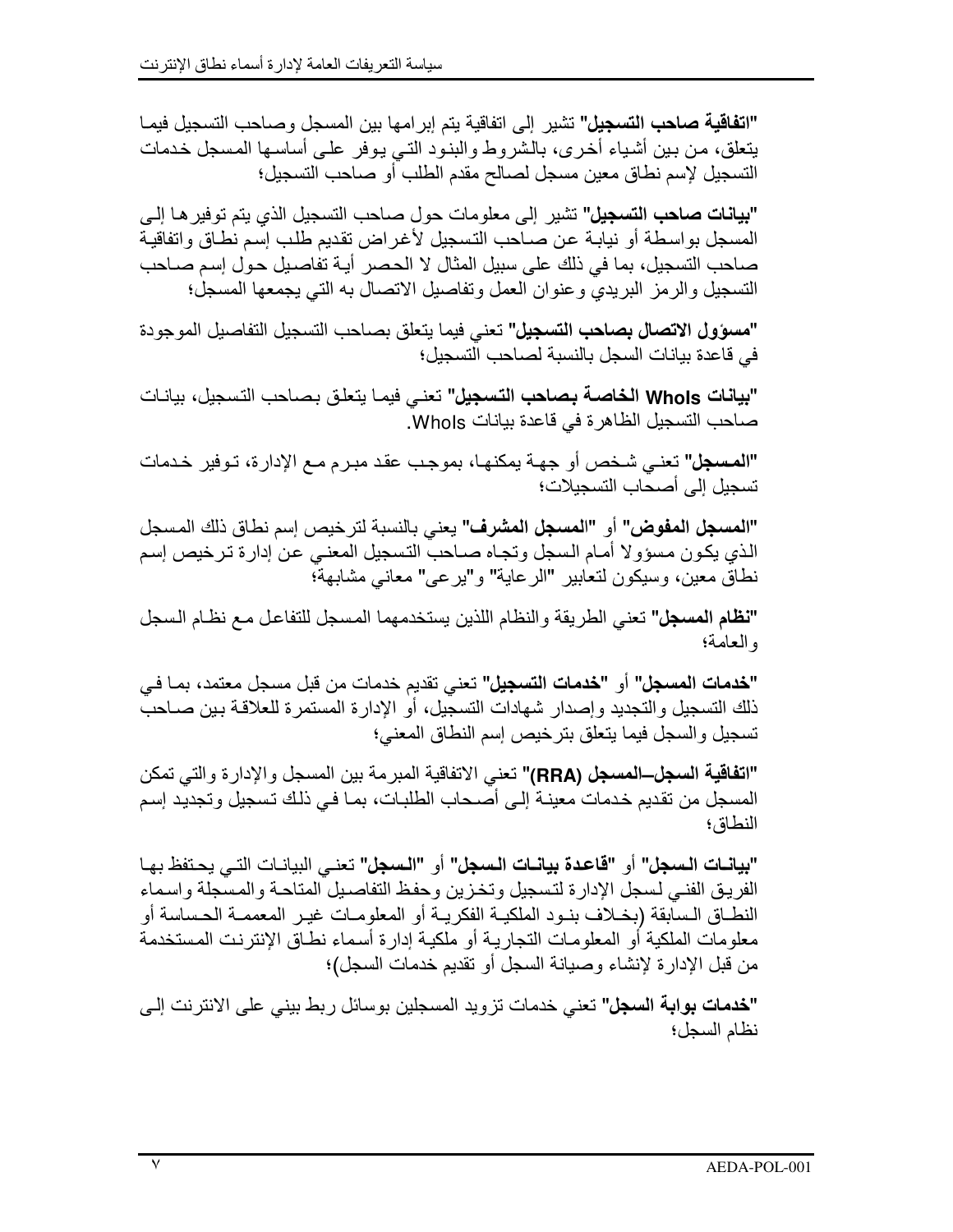**"خدمات السجل"** تعني خدمات بر وتوكول التوفير الموسع وخدمـة WhoIs وخدمـة فحص Whols وخدمــة بوابــة الـسجل وخدمــة تحليـل أسـماء الإنترنـت ومكافئاتهـا لبيئــة الاختبــار التشغيلي؛

**"نظـام الـسجل"** تعنـى ذلك النظـام الـذي يحتـوي علـى أي أو كـل أجهـزة الخـوادم ووحـدات النوزيع والنحويل وجدران الأمن والحماية والأجهزة المرتبطة بها والبرمجيات المنصبة على هذه المعدات والمستخدمة في تسجيل وتخزين وحفظ بيانات السجل؛

"**مجموعة أدوات السجل (RTK)"** تعني مجموعة الأدوات البرمجيـة التـي تستخدم لعمليـات السجل؛

"الهيئة التنظيمية" تعني الهيئة العامة لتنظيم قطاع الاتصالات؛

**"التجديد"** تعني فيما يتعلق بترخيص إسم النطـاق تجديد ذلك الترخيص لمدة ترخيص اسم نطاق أخر ي؛

**"وكلاء البيـع"** يُقصد بهم تلك الجهات أو أولئك الأشـخاص الذين يقدمون خدمات مسجل معتمد وفقاً لبنود وشروط عقد مبرم ببنهم وببن المسجل المعتمد المعنى؛

"قائمــة الأسـمـاء المحجـوزة" أو "القائمــة" تعنــى قائمــة الكلمــات التــى تحـتفظ بـهـا الإدار ة وتحجز ها إمتثالا لقوانين الدولة أو لاعتبارات فيمّ أخلاقية وثقافية، وتلُّك التـي يتم حجز هـا لَّاسبابٌ فنية، أو بغرَّض حماية نطاق المستوى العلوي لرمز الدولة، والتي يخضع تسجيلها لموافقة الإدارة وربما جهة أو هيئة حكومية أخرى في الإمارات العربية المتحدة؛

**"اسماء النطاق المقيدة"** تعني أسماء النطاق المسجلة، حيث يتم استخدام إسم مميز يليه أحد اللواحـــق المدرجــــة تحـــت ae. والتــــى تحـــتفظ بهـــا الإدارة لهـــذا الغـــرض، مثـــل www.example.co.ae

**"تراخيص أسماء النطاق المقيدة"** تعني أسماء النطـاق المسجلة، حيث يتم استخدام إسم مميز يليـه أحد الملحقـات المدرجـة تحت ae. والتـى تحتفظ بـهـا الإدارـة لـهـذا الـغـرـض، مثـل www.example.co.ae

**"سجل مصدر"** يشير إلى سجل يتواجد ضمن هرم نظام أسماء النطاق ويساعد في تحديد موقع مصـادر الشبكة المرتبطة بنطاق محدد، بما في ذلك مواقـع الخـوادم الموثوقـة لأي مـن النطاقات الفر عية؛

**"طلب التعليقات (RFC)"** تعني وثيقة تحمل هذا العنوان وموجودة على الموقع الإلكتروني www.rfc-editor.org منذ بدء تنفيذ الاتفاقية؛

**"نطاق فرعي"** يشير إلى نطاق يمثل فرعاً من نطاق أكبر موجود ضمن هرم نظام أسماء النطاق؛

"ا**للاحقة"** تعني الدلالة أو الدلالات التي تظهر في نهاية إسم النطاق؛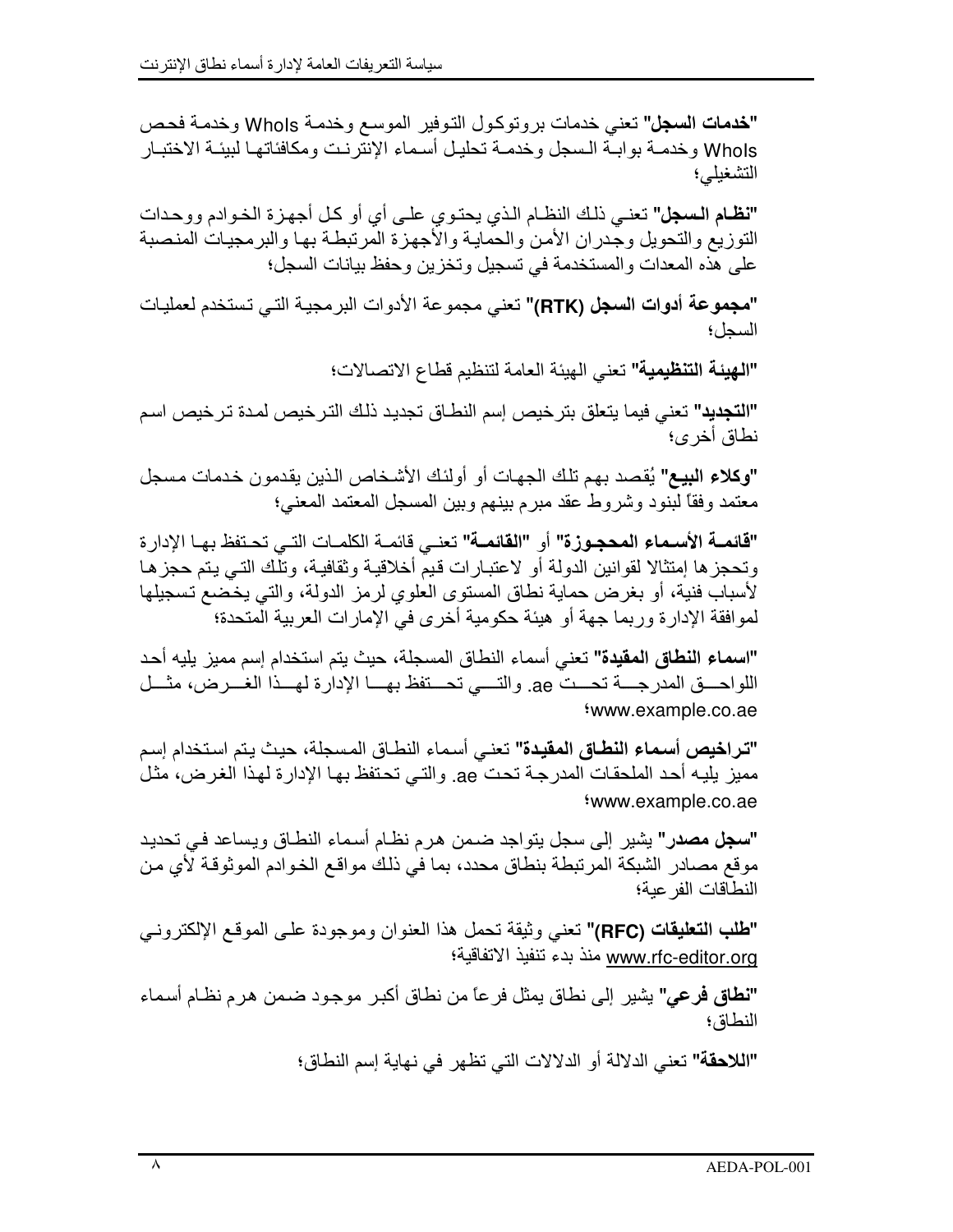"المسؤول التقني" تعني شخص أو مسؤول للإتصال (مثل: "مدير عام") تتم تسميته من قبل صاحب التسجيل وقد يكون المسؤول النقني هو المسجل المفوض أو وكيل بيع

"اللجنة العليا" تعني اللجنة المعنية بالإشراف على قطاع الاتصالات وفقاً للمادة (٢) من قانون الاتصالات؛

**"قـانون الاتـصـالات"** تعنـى القـانون الاتحـادي الـصـادر بـالمرسـوم رـقم ٣ لسنـة ٢٠٠٣ بـشأن تنظيم قطاع الاتصالات؛

**"وحدات ربط برامج التطبيقات"** أو "API" تعني وسائل الربط البيني لبرامج التطبيقات، التسي تحتـوي علـى مجموعــة مــن الروتينــات والبروتوكــولات والأدوات لبنــاء تطبيقــات البر مجبات؛

**"هيئـة تنظيم الاتـصالات أو الـهيئـة"** تعنـى الـهيئـة الـعامـة لتنظـيم قطـاع الاتـصـالات التـي تـم تأسيسها بموجب المادة (٦) من قانون الاتصالات؛

**"نقل"** تعني إما تغيير المسجل أو صـاحب التسجيل أو كلاهمـا، حسبمـا يقتضـي السياق؛

**"نقل المسجل"** تعني نقل ر عايـة (الإشـراف علـي) تر خيص إسم النطـاق فـي قاعدة بيانـات السجل من المسجل المفوض فيما يتعلق بترخيص إسم النطاق إلى مسجل آخر، وسيكون لمصطلحات "المنقول له" و"ناقل" معاني مماثلة؛

**"نقل صاحب التسجيل"** تعني نقل تر خيص إسم نطاق من صـاحب تسجيل إلى آخر في قاعدة ببانات السجل؛

**"أمر النقل"** تعني فيما يتعلّق بتر خيص إسم نطاق التعليمات الصادر ة من المسجل المنقول له إلى السجل بنقل تسجيل/ر عايـة تـرخيص إسم النطـاق المعنـى فـى قاعدة بيانـات الـسجل مـن المسجل المفوض إلى المسجل المنقول له لكي يصبح الأخير هو المسجل المفوض الحالي فيما يتعلق بتر خيص إسم النطاق المذكور ؛

تر خيص إسم نطاق؛

**"المسجل الناقل"** تعني في عملية النقل، المسجل الذي تنتقل منـه إدار ة أو رِ عايـة تر خيص إسم نطاق أو سنننقل منه؛

**"طلب النقل"** أو **"الطلب"** تعني فيما يتعلق بترخيص إسم نطـاق، الطلب المقدم من صـاحب تسجيل لنقل ر عاية ذلك التر خيص من المسجل المفوض إلى مسجل آخر في قاعدة البيانات، لكي يصبح هذا المسجل الآخر هو المسجل المفوض؛

"الدولة" تعني دولة الإمار ات العر بية المتحدة؛

**"مركــز الإمـــارات لمعلومـــات شــبكة الإنترنـــت" أو "UAEnic" تعنـــى مركــز الإمـــارات** لمعلومات شبكة الانترنت؛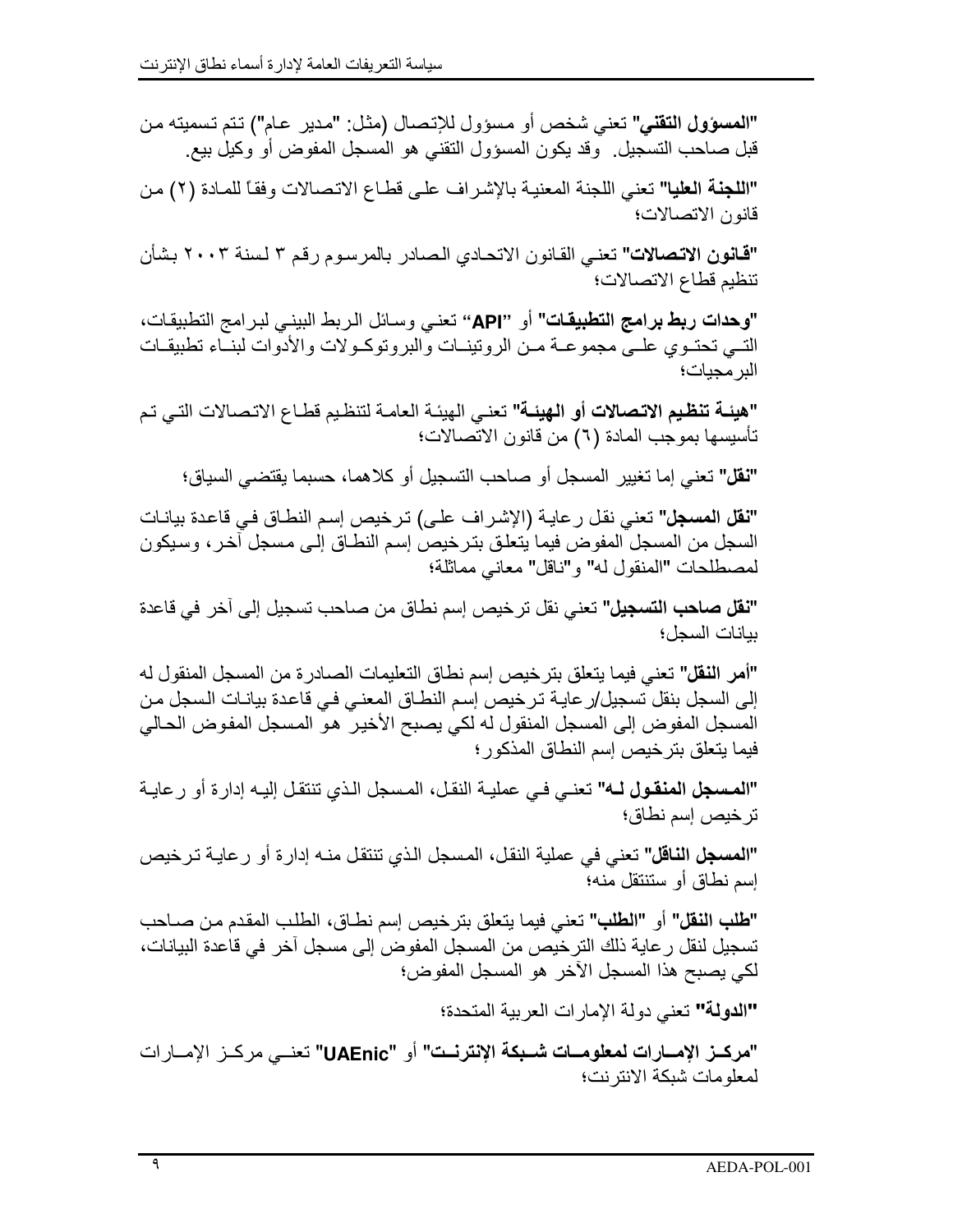**"تراخيص أسماء النطاق غير المقيدة"** تعني تر اخيص أسماء النطـاق المسجلة تحت ر مز النطاق ae.، حيث لا توجد لاحقة بين الإسم المميز والرمز "ae." وغير محجوزة من قبل الإدارة لأغراض تراخيص أسماء نطاق الإنترنت، مثل www.example.ae:

"ا**لضمان"** تعني كل ضمان بقدمه صاحب التسجيل وفقاً لما ورد ذكر ه في سياسة ضمانات أصحاب التسجيلات المعتمدة في الادار ة؛

"خدمــة فحـص Whols" تعنــى الخدمــة المتاحــة للجمهـور ، والتــى يـستخدمها المستفـسر للاستعلام من قاعدة بيانات السجل لتحديد معلومات معينـة بـشأن تـرخيص إسم نطـاق والمسجل المعنى، ولكنها توفر معلومات أقل من الاستعلامات عبر خدمة Whols؛

"بيانيات خدمية معلوميات اسبماء النطباق" أو "بيانيات Whols" تعني بيانيات المعلوميات العامـة التـي يـتم إدراجهـا فـي قاعدة بيانـات WhoIs بخصوص أسماء مسجلة وأصـحاب تسجبل هذه الأسماء؛

**"قاعدة بيانات Whols"** تعني قاعدة البيانات التي تستمد منها خدمة Whols وخدمة فحص Whols الإجابات والمعلومات للرد على الاستفسارات؛

"خدمة معلومات اسماء النطاق" أو "خدمة Whols" تعني الخدمة المقدمة إلى العامة من قبل إدارة أسماء الإنترنت، والتي يستخدمها المستفسر للاستعلام من قاعدة بيانات السجل لتحديد معلومات معينة خاصة بترخيص إسم نطاق؛

**"لغة الدلالات الموسعة XML"** تشير إلى لغة الدلالات القابلة للتوسع وهي مبادرة من تجمع شبكة المعلومات العالمية (W3C) وتسمح بتشفير المعلومات والخدمات باستخدام أشكال لغوبة ذات معنى؛

"المنطقة" تعني قطاع فرعي من هرم نظام أسماء النطاق العالمية؛

"ملف المنطقة" تعني الملف المحتوى على سجلات المصدر الخاصة بنطاق معين؛

"نطاق المستوى الثاني (2LD)" تعني إسم نطاق يتكون من دلالة فردية تحت نطاق المستوى العلوي لرمز الدولة، على سبيل المثال: "domainname.ae"؛

**"نطاق المستوى الثالث (3LD)"** تعني إسم نطاق يتكون من دلالاتين تحت نطـاق المستوى العلوي لرمز الدولة، على سبيل المثال: "domainname.co.ae".

التفسيرات ۳ باستثناء ما يقتضيه سياق النص، تنطبق المبادئ التالية في تفسير المصطلحات والمفردات المحددة في الفقرة ٢ من هذه السياسة، وعند استخدامها ّفي أي من سياسات إدارة أسماء نطاق الانتر نت: الكلَّماتُ التي تدل على المذكر أو المؤنث ستشمل الجنس الآخر ، كمـا سيشمل المفرد  $\sqrt{ }$ الجمع والعكس صحيح